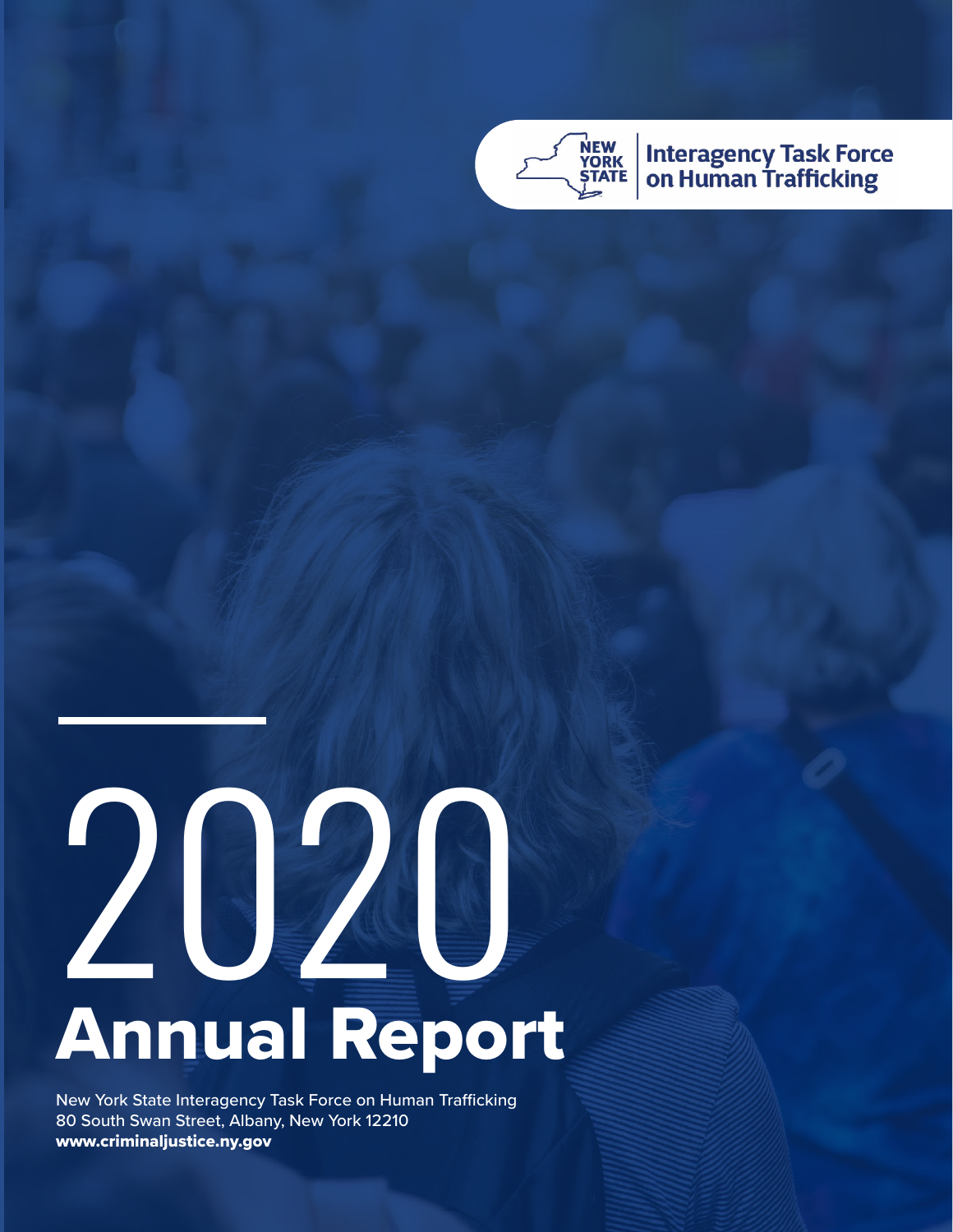#### New York State Interagency Task Force on Human Trafficking 2020 Annual Report

This report is submitted by the New York State Interagency Task Force on Human Trafficking as required by Section 483-ee (c) of the New York State Social Services Law. It details information about the Task Force's activities and the individual agencies and their efforts to fight human trafficking throughout New York State.

Representatives from two state agencies, the Division of Criminal Justice Services and the Office of Temporary and Disability Assistance, serve as co-chairs of the Interagency Task Force and staff from those agencies support its work.

Kathy Hochul Governor State of New York

Daniel W. Tietz Acting Commissioner New York State Office of Temporary and Disability Assistance

Rossana Rosado Acting Commissioner New York State Division of Criminal Justice Services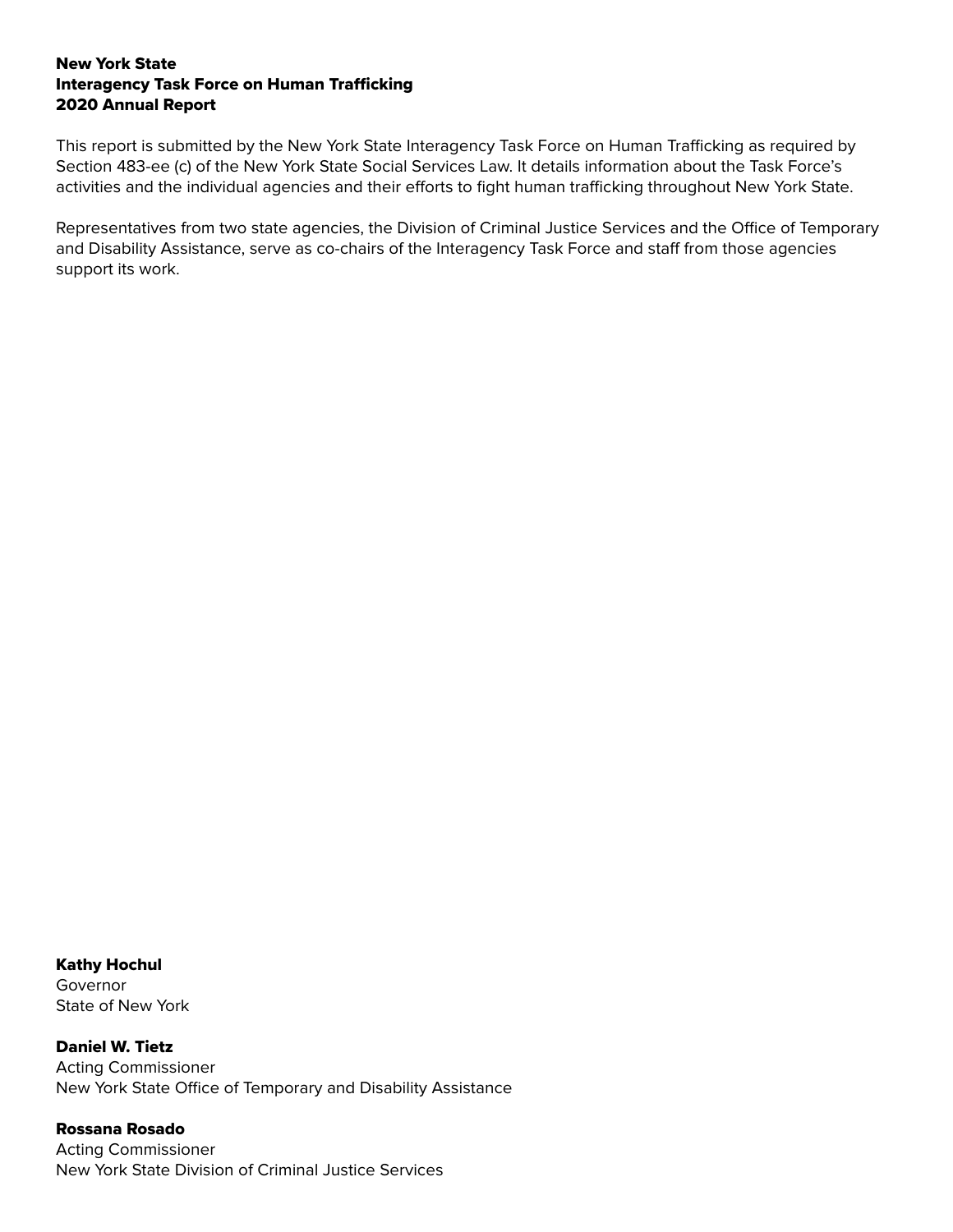# **Contents**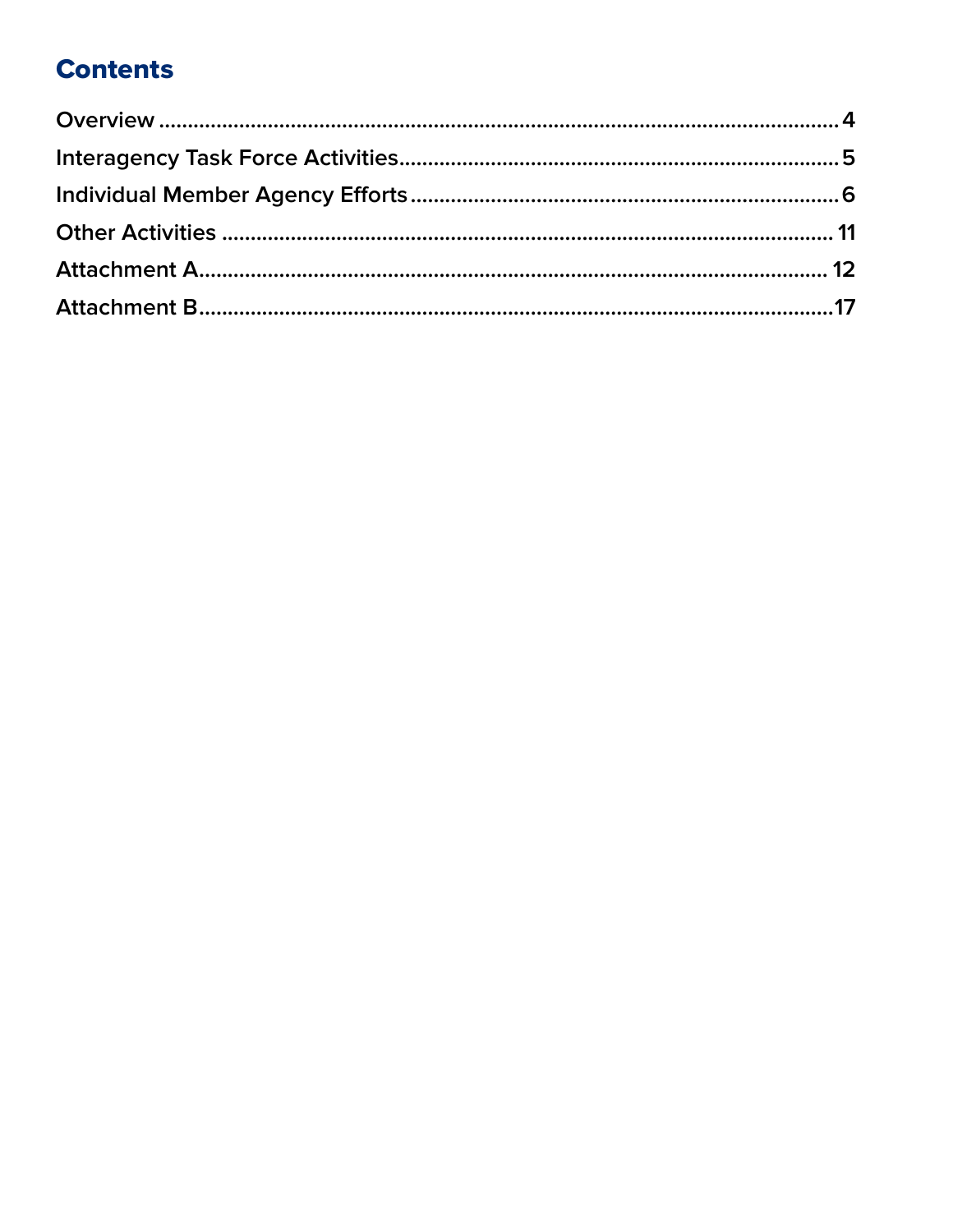## <span id="page-3-0"></span>**Overview**

The New York State Interagency Task Force on Human Trafficking coordinates all the state's interagency activities regarding human trafficking. The commissioner or a designee from the state Division of Criminal Justice Services (DCJS) and the Office of Temporary and Disability Assistance (OTDA) co-chair the Task Force, which also has representation from the Department of Health (DOH), the Office of Mental Health (OMH), the Department of Labor (DOL), the Office of Children and Family Services (OCFS), the Office of Addiction Services and Supports (OASAS), the Office of Victim Services (OVS), the Office for the Prevention of Domestic Violence (OPDV), and the New York State Police (NYSP).

Established in 2007, the Task Force emerged from state legislation enacted to target sex and labor trafficking and to support the victims of these crimes. Under this law, OTDA and DCJS began confirming human trafficking referrals from law enforcement so that victims would be eligible for assistance and services. The Task Force was reauthorized by the state Legislature in 2016. For the first time, agencies other than law enforcement could submit human trafficking referrals to the two agencies. As a result of this change, OTDA and DCJS experienced a 150 percent increase in referrals in 2016. Referral levels have remained consistent since this time. The Task Force will continue to exercise its authority to address the needs of trafficking victims.

The Task Force was presented with numerous challenges in 2020, including the onset of the COVID-19 pandemic during the late winter. Task Force members participated in one informal in-person meeting in January at the State University of New York at Albany, which coincided with a roundtable discussion at the campus in recognition of [National Slavery and Human Trafficking Prevention Month.](https://www.state.gov/national-slavery-and-human-trafficking-prevention-month/)

Subsequent Task Force meetings were conducted remotely due to the global health crisis. At the meeting in June, Task Force members discussed responses to COVID-19 from service providers and reviewed graphics drafted for a social media awareness campaign. In September, the Western New York Task Force conducted a remote presentation of its regional operations. The December meeting featured a planning session for the 2021 Human Trafficking Awareness Month and a discussion about a digital handbook in the making to assist service providers and victim advocates with making human trafficking referrals.

Referrals to the state's Response to Human Trafficking Program in 2020 significantly outpaced recent years, with 338 cases—more than any prior year since the referral process was started in 2007. Of these referrals, 300 were confirmed: 79 for labor trafficking, 205 for sex trafficking, and 16 for both. These cases were spread throughout the state, with 115 in New York City, 60 in the Long Island and lower Hudson Valley regions, and 126 Upstate.

In addition to outlining its duties, the Task Force is required by New York State Social Services Law Section 483-ee (b) to collect and organize data detailing the nature and extent of human trafficking throughout the state. Attachment A includes a summary of this data.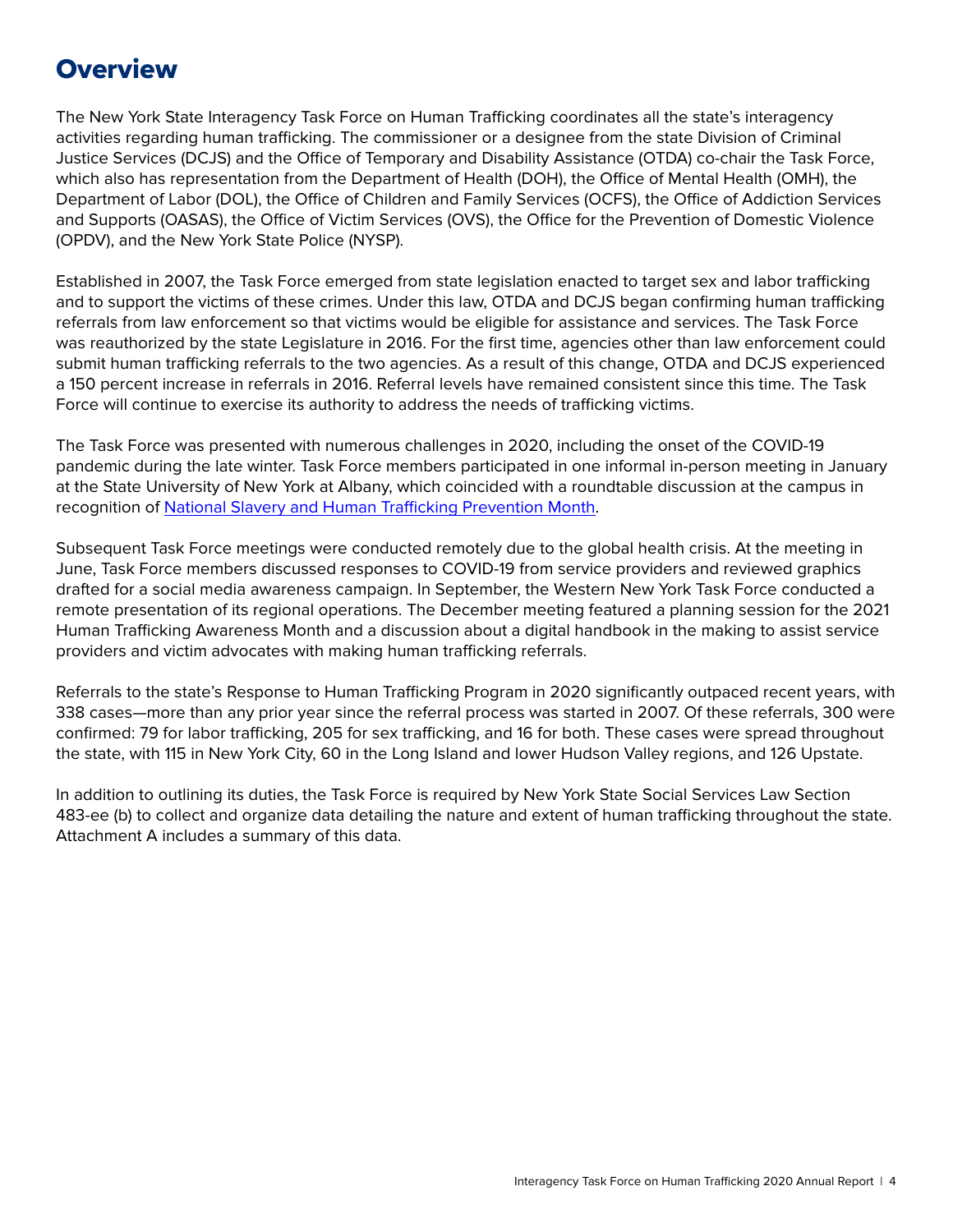# <span id="page-4-0"></span>Interagency Task Force Activities

The Task Force engaged in collaborative and individual agency efforts to respond to human trafficking in New York State.

#### Member Collaborations

#### Task Force Training and Outreach

The Task Force sponsored a panel discussion at the State University of New York at Albany, where advocates discussed the nature of human trafficking and its nuances as part of National Slavery and Human Trafficking Prevention Month in January 2020. Facilitated by the student group, [UAlbany Students](https://myinvolvement.org/organization/sstop)  [Stopping Trafficking of People](https://myinvolvement.org/organization/sstop),

the discussion brought together members of the community to take a closer look at trafficking in the eightcounty Capital Region. The panel discussed how areas like this can be readily exploited by traffickers,



due to its characteristics and proximity to a major urban center like New York City. The panel also discussed how the approximately 100 victims confirmed in the Capital Region since 2007 is likely underrepresented since many trafficking cases go unreported. The panel discussed how traffickers can recognize vulnerability and effectively use coercion to identify individuals they can exploit and then compel into service. "[Victims] end up in a trafficking situation and they don't even know how they got there," explained Sarah McGaughnea, a program director at Unity House of Troy, Inc. a service provider under contract with OTDA, who spoke on the panel. "This can happen to anybody."

#### #TruthAboutTrafficking Awareness Campaign

The Task Force launched a statewide social media campaign in June 2020 to raise awareness of human trafficking and help dispel common misconceptions about the crime and its victims. With assistance from member agencies, the Task Force produced [seven unique graphics](https://otda.ny.gov/programs/bria/truthabouttrafficking.asp) to share on social media, with each including a quote about human trafficking that is either false or misleading. Underneath each quote is a fact that corrects the misconception and provides the contact information for victims to get help and for the public or service providers to report trafficking.



The graphics were shared on the social media pages of the Task Force's member agencies along with the hashtag, #TruthAboutTrafficking. Digital posters were also displayed at New York State Thruway service areas over the summer. The campaign coincided with a period when human trafficking referrals were steadily rising statewide. The New York State Trafficking Victim Referral Process received 177 referrals between January 2020 and June 2020, a 70-percent increase over the same period in 2019.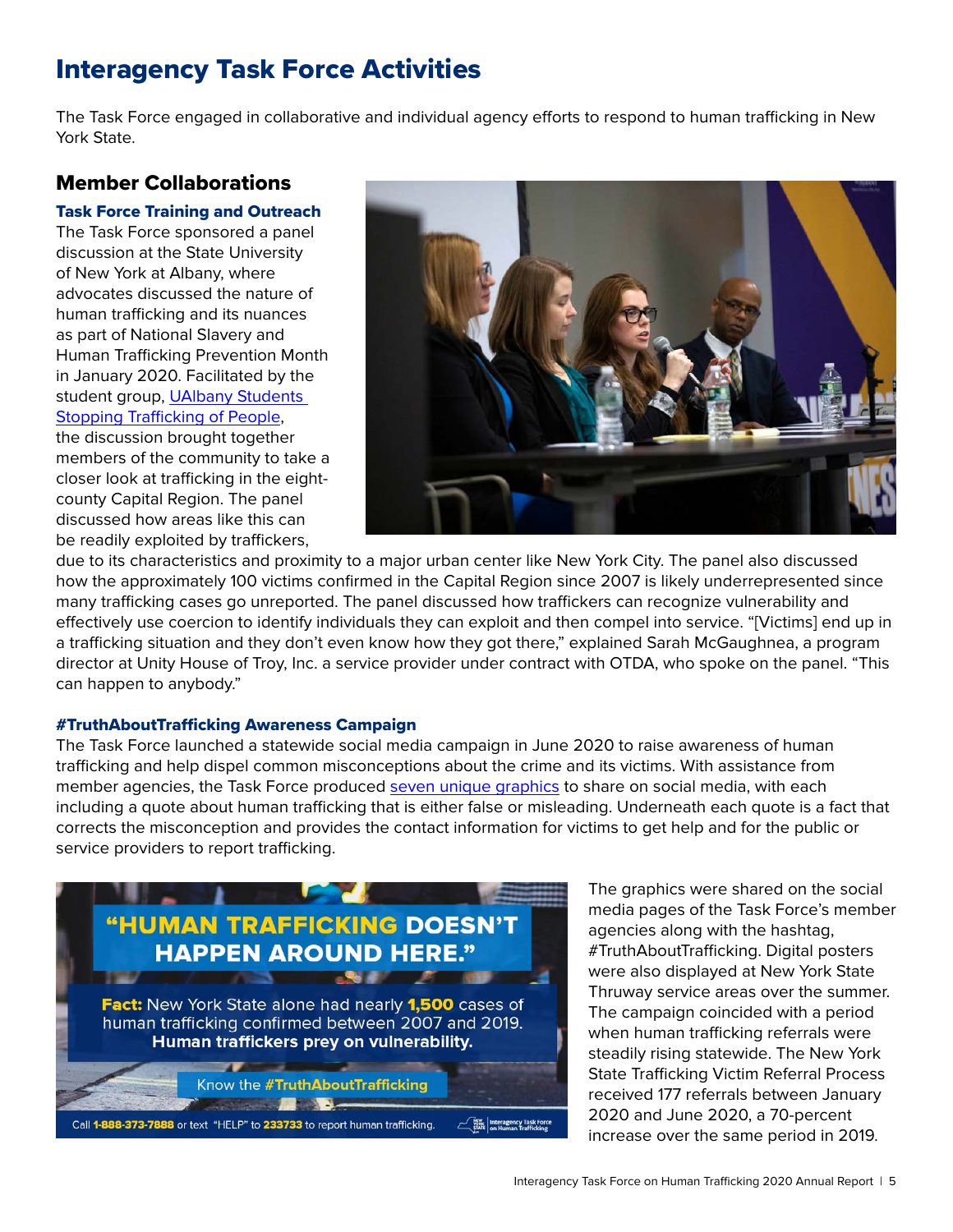#### <span id="page-5-0"></span>Regional Task Forces

There are four regional task forces in specific geographic areas of the state: North Country, Capital Region, Central New York, and Southern Tier. Each regional group meets separately and includes representatives from law enforcement, advocates, and service providers. The Task Force lends support to these groups and is dedicated to ensuring their efficacy. Individually, the regional task forces seek to address needs specific to their area and provide a network of services to address the unique needs of trafficking victims.

The federal Bureau of Justice Assistance also funds regional task forces in Western New York and the New York City area. Both are also supported by the state Task Force through various training opportunities and collaborations. Representatives from OTDA participate on the New York City task force, while DCJS representatives attend most meetings of the upstate regional task forces.

## Individual Member Agency Efforts

#### Division of Criminal Justice Services and Office of Temporary and Disability Assistance

These agencies direct the focus and goals of the Task Force, providing statewide coordination for delivering services to victims of human trafficking. Both agencies participate in regional task forces, collaborate with state, local and federal partners, and help address issues involving human trafficking throughout New York. Collectively, they offered 30 training opportunities that were attended by more than 1,000 law enforcement officers, service providers and advocates. Despite the restrictions and conditions surrounding the COVID-19 pandemic in 2020, both agencies assured victim advocates and service providers that they had staff in place to address the needs of victims they served and provided continued support. Additionally, during this historically perilous period, the two agencies met training needs as requested by providers through remote and live presentations, of course following appropriate safety guidelines.

DCJS and OTDA coordinate the referral process for human trafficking victims under New York's Social Services Law. When a law enforcement agency or service provider identifies a human trafficking victim, the source submits a referral that is automatically transmitted to both agencies. The law requires consultation between the referral source, OTDA and DCJS. State regulations then provide a framework for DCJS to review the referral and, after consultation with OTDA, confirm whether the individual is a victim of human trafficking. The COVID-19 pandemic provided several challenges to this process in 2020.

At the outset of the pandemic, referral sources raised issues about the referral process. Prior to 2020, referrals could be submitted by fax only. Referral sources, having been forced from their offices due to the pandemic, often lacked access to fax machines. In the short term, DCJS and OTDA implemented an email policy eliminating personally identifying information for security reasons — so that agencies lacking access to a fax machine could continue making referrals. In the meantime, DCJS and OTDA established a new electronic submission procedure to eventually replace the fax system. That system is presently in place, allowing for a much more efficient and expedited confirmation process.

This confirmation enables victims to access services through the New York State Response to Human Trafficking [Program](https://otda.ny.gov/programs/bria/trafficking.asp). Established by OTDA when New York's human trafficking statutes were enacted, this program offers a coordinated, community-based approach and comprehensive case management to trafficking victims as they are identified through specified regions within New York State.

Each region is served by contracted providers. Through these efforts, trafficking victims receive a broad range of services including health care, counselling, job placement, food, clothing, and shelter. Between 2007 and 2020, there were 1,992 individuals referred as possible victims of human trafficking, with 1,841 of them ultimately confirmed and found eligible for services. For information on the demographics of these victims, please see Attachment A.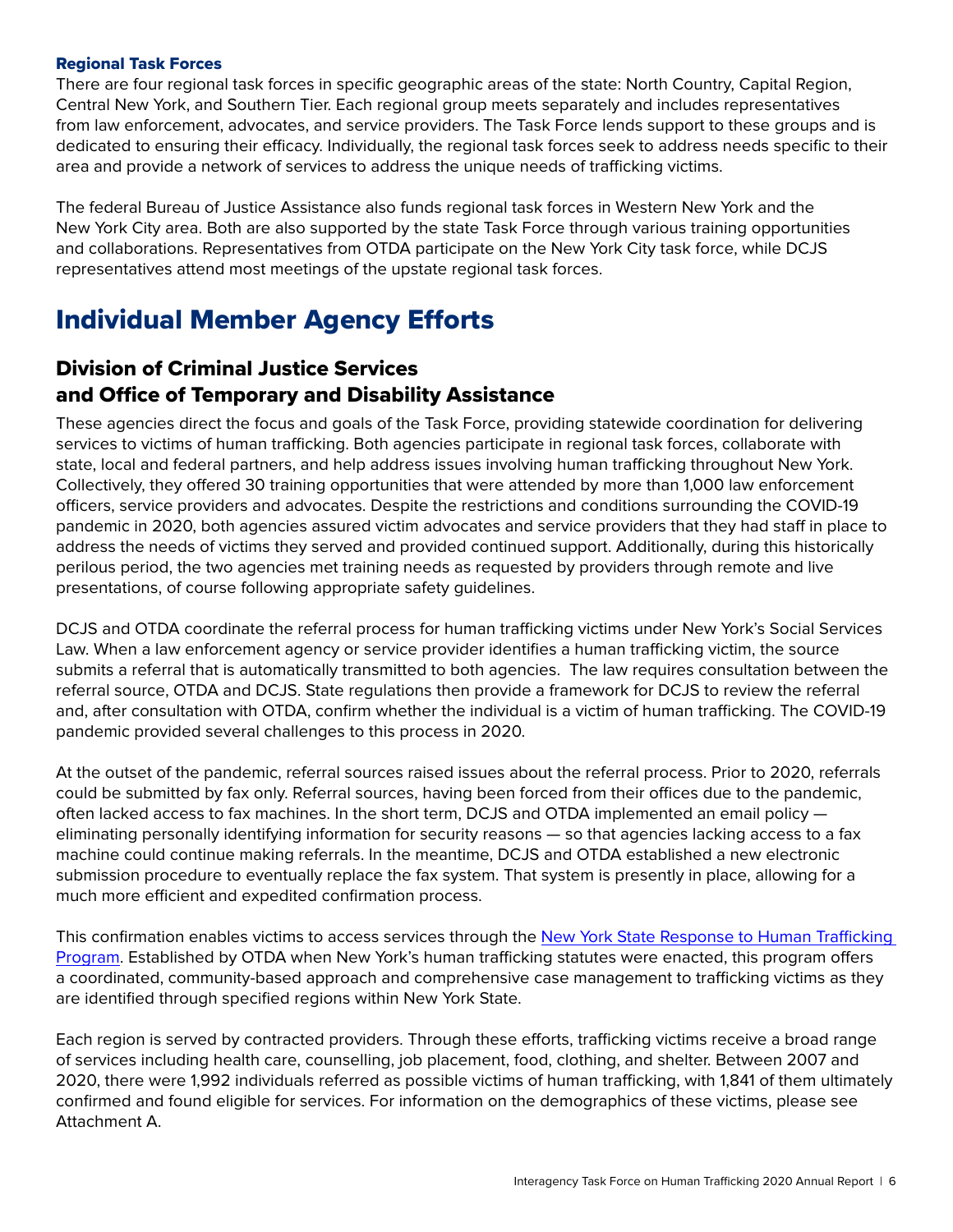#### New York State Police

The State Police conducted undercover operations and investigations statewide to identify both victims and perpetrators of human trafficking. Generally, the largest hurdle facing these investigations was gaining cooperation from potential victims.

#### **• Special Investigations Unit:**

In January 2020, the Special Investigations Unit based in Rochester began a sex trafficking investigation that resulted in a perpetrator being charged with sex trafficking, criminal possession and sale of controlled substances, conspiracy to commit murder, forgery, unlawful surveillance, dissemination of an unlawful image, criminal use of a benefit card, sale of untaxed cigarettes, endangering the welfare of a child, and tampering with a witness. The individual and three associates were subsequently arraigned on a 50-count indictment stemming from the sex trafficking ring.

• Members of the unit based in Valhalla utilized fictitious social media and dating accounts for criminal investigations and intelligence gathering and often scrape these sites for any potential signs of human trafficking.

#### **• New York State Intelligence Center:**

The Center helped develop and support human trafficking investigations, thereby furthering the understanding of the threat that such crimes pose throughout the state. The Center collaborated with local, state, and federal agencies to further investigations and identify new victims. This work helped identify elements of labor and sex trafficking in cases focused on money laundering, gang activity and gun violence. In these instances, traffickers tended to exploit vulnerable populations, including minors and undocumented individuals.

#### **• Troopers and Computer Crimes Unit:**

Troopers conducted undercover investigations into prostitution and illicit activity at massage parlors to identify victims and perpetrators of sex trafficking. Troopers conducted child enticement investigations that resulted in arrests of individuals attempting to meet with a child for sex. Many of these cases are prosecuted federally. State police also assisted the FBI and U.S. Homeland Security task forces, which are designed specifically to investigate child exploitation and human trafficking. Noteworthy investigations include the following:

- ο In May 2020, investigators from Troop A in Clarence opened an investigation into a trafficking ring after a man who solicited a local escort service was robbed of \$200 and extorted an additional \$2,400. The women he accused led investigators to a 43-year-old man who was exploiting them and four others for services, managing their activities and sharing the proceeds of their prostitution acts. Working with the Erie County District Attorney's Office and the Western New York Human Trafficking Task Force, investigators arrested the man and he later admitted to promoting prostitution.
- ο Troop B assisted the U.S. Department of Homeland Security in investigating a smuggling organization transporting Turkish citizens of Kurdish origin through Central America and Mexico into the United States to assume illegal residence and employment or to travel into Canada to claim refugee status. The trafficking organization used the United States as a conduit to get its victims into Canada, where they were put to work for a Canadian crime organization until their debt was paid. The Turkish smuggler who initiated the human trafficking was subsequently arrested in Turkey.
- ο Acting on a tip from the National Center from Missing and Exploited Children, an investigator with Troop B arrested a local man on numerous charges related to child pornography. Due to the volume of material recovered, federal prosecution may be pending.
- ο Troop D conducted investigations into several Asian massage parlors where sex trafficking and prostitution were occurring. These cases resulted in four felony arrests for unlicensed operation, three prostitution arrests and a cash seizure of \$41,000.
- ο A 24-year-old male from Rochester was arrested on federal child enticement charges resulting from an undercover investigation by Troop E. The suspect contacted an investigator posing online as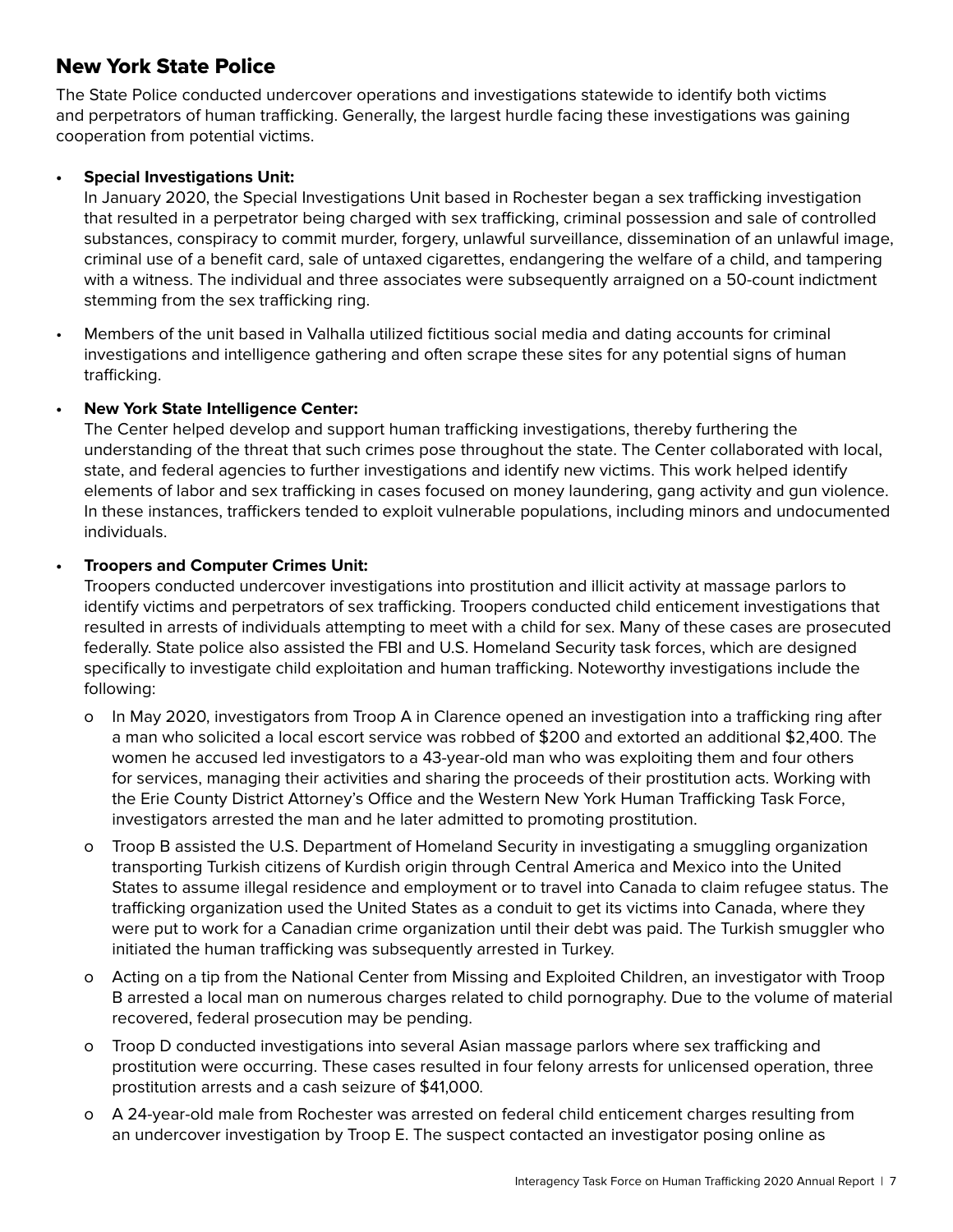the stepmother of a 13-year-old female and selling the child for sex. The suspect offered to pay the stepmother to have sex with the child and was subsequently arrested when he attempted to meet them at a local apartment complex.

- ο In May 2020, Troop G investigators arrested two individuals in connection with interstate sex trafficking. The individuals were trafficking a woman who had been reported missing to the Vermont State Police. While in New York, the suspects arranged for the woman to use her earnings from commercial sex to purchase narcotics from their associates.
- ο In June 2020, Troop G joined an undercover operation with the FBI in Warren County that resulted in the arrest of a man communicating with an undercover investigator he believed to be an 11-year-old girl. The man was subsequently charged with the federal offense of sex trafficking.
- ο Troop K investigators conducted cellular phone and app communications (Tinder, Grinder, Snapchat, etc.) with suspected perpetrators through undercover accounts and account takeovers from minors or victims. These communications led to arrests.

## Office of Addiction Services and Supports

The agency continues to promote ["Counselor Sensitivity to Sex Work and Substance Use Disorders,](https://www.youtube.com/watch?v=nKtvUqsF7x4)" a 90-minute distance learning segment that was featured on Learning Thursdays, the agency's series of training videos geared toward the state's addiction and substance use disorder workforce. The video was viewed by 1,348 individuals seeking certification as a credentialed alcoholism and substance abuse counselor. The agency also featured a second presentation, "The Intersection of Sex Trafficking, Trauma, and Substance Abuse," which was available from January 2020 through October 2020. This program discussed clinical counselor knowledge and abilities for assisting clients experiencing trauma related to sex work. There were 513 viewers who sought credentialing clock hours associated with this video.

The agency's addiction treatment centers were able to identify subject matter experts to provide training to 55 agency staff members in October 2020. The training, Trauma Informed Care: Transforming Principles into Practice, featured Dr. Anita Ravi, co-founder of Purple Health Foundation, who discussed the appropriate treatment environment for individuals subjected to human trafficking. The centers also worked with the State University of New York at Buffalo's School of Social Work to receive training in developing and implementing a trauma informed environment.

Like many other areas of government, the centers were greatly affected by the COVID-19 pandemic. Treatment programs had their capacity halved and the human trafficking intervention courts were closed. Despite these closures, the centers did receive seven direct referrals and were actively involved in the development and coordination with human trafficking intervention courts in Buffalo, Rochester, Utica, Watertown, and Suffolk County.

All patients discharged from the centers receive a discharge transition plan, which includes a list of appointments and aftercare treatment services; a list of supports, including self-help, peers, and hot line telephone numbers in the event of a relapse; and contact information to the Human Trafficking Resource Center. All discharge plans are reviewed by the multi-disciplinary treatment team to ensure that the individual has met court conditions, has appropriate and safe housing, and has treatment appointments to support on-going recovery of their substance use disorder.

#### Department of Labor

The agency's Division of Immigrant Policy and Affairs (DIPA) uses a trauma-informed practice to evaluate potential labor trafficking situations. The division conducts outreach throughout the state, covering worker's rights under New York State Labor Law, including the right to be free from retaliation or the employer's use of force, fraud, or coercion to compel an individual to work. DIPA's counsel additionally conducts outreach to community-based organizations on labor trafficking and the agency's areas of service to victims, including referrals to the Response to Human Trafficking Program and law enforcement; investigations of unpaid wages; and U and T Visa certifications for immigrant victims of employment-related crime.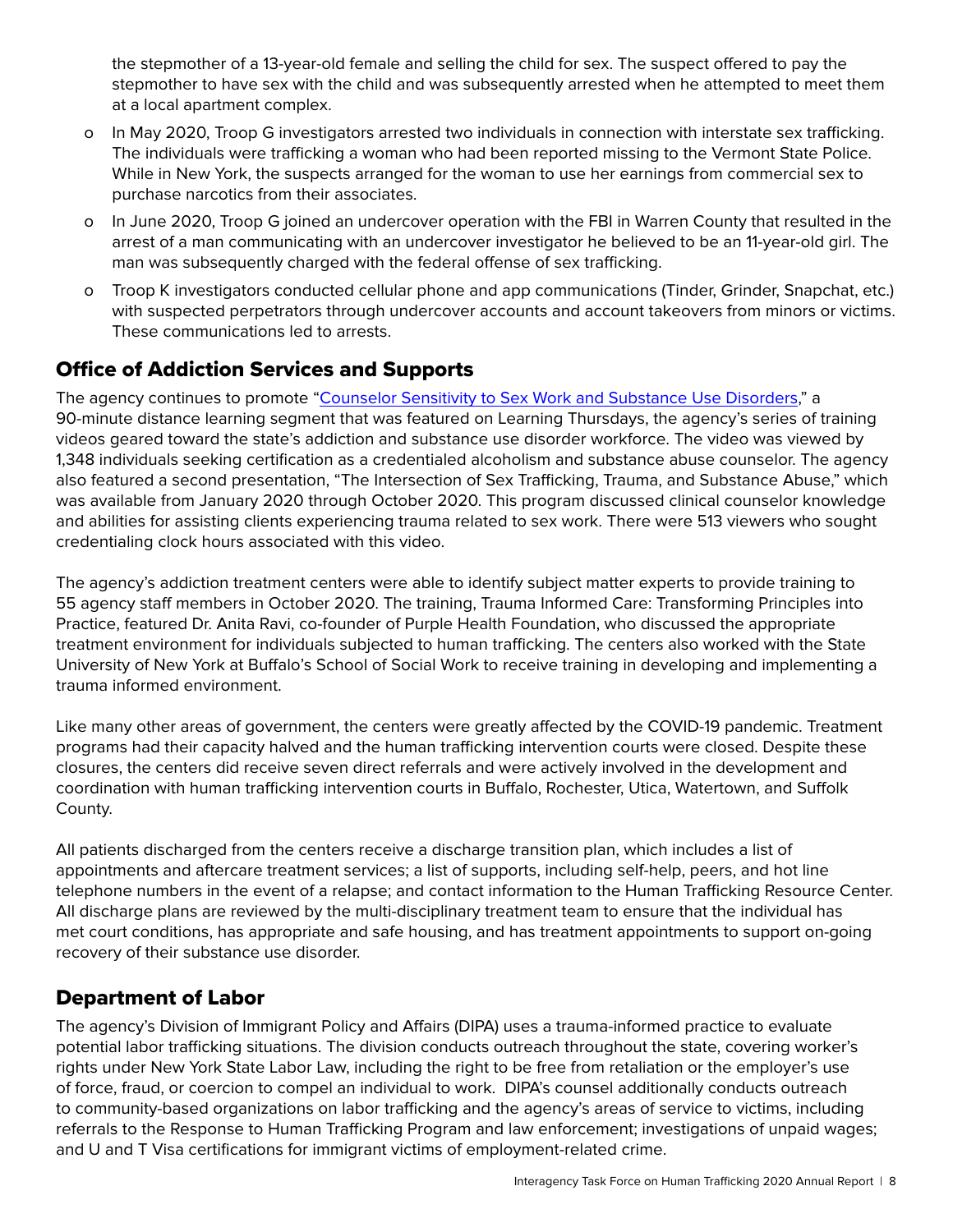DIPA conducted an outreach push during Human Trafficking Awareness Month in January 2020, featuring 110 anti-trafficking posters in English and Spanish that were posted in grocery stores, churches, gas stations, community centers, laundries, schools, and other visible areas throughout the state. DIPA's counsel was featured at six events on labor trafficking that were attended by 576 participants in locations extending between Ulster County and Nassau County. DIPA staff also accompany Labor Standards investigators on field visits and meet with workers individually to educate on labor rights and offer referrals to labor trafficking victim services.

The agency continued issuing U and T visa certificates to immigrant victims of crime in the workplace, a process that began in 2012 and 2015 respectively. These certifications are an essential component of an application for a humanitarian visa for immigrant victims of enumerated qualifying criminal activities. If granted by the U.S. Citizenship and Immigration Services, the victim receives employment authorization and a four-year visa. These visas provide a substantial benefit to immigrant victims by resolving a major point of vulnerability.

All agency staff that interact with the public receive an annual one-hour training covering the legal definition of trafficking and an overview of victim typology; red flags and examples of labor trafficking, the Response to Human Trafficking Program; and areas of service for labor trafficking victims, including the provision of U and T visa certifications. Staff are advised to refer any potential trafficking to the DIPA counsel and to ask no questions about immigration status unless it is required by their division policies.

## Office of Children and Family Services

OCFS continued to support the [Safe Harbour: NY program](https://ocfs.ny.gov/programs/human-trafficking/safe-harbour.php), which funds and supports counties in developing a child welfare-led response to trafficking, in addition to an annual conference to offer training and technical assistance to youth-serving professionals throughout the state. Safe Harbour is focused on identifying and meeting the service, opportunity and support needs of children and youth who are at risk of or have been victims of trafficking. The program achieved its full scale for the first time, with participation from each county.

The pandemic highlighted the need for guidance and resources for youth, adults and providers on the safety of digital platforms. OCFS conducted its annual summit for Safe Harbour programs and anti-trafficking service providers in October 2020, with a theme of "Making Connections: Navigating Social Media Safely with Youth." The weeklong virtual event included presentations from nationally recognized anti-trafficking organizations, including Shared Hope, Thorne, ChildSafe AI and National Center for Missing and Exploited Children. In addition, many other Safe Harbour



partners provided presentations on their use of social media and technology for case management and community engagement. OCFS also dedicated a section of [the agency's YouTube channel](https://www.youtube.com/playlist?list=PLQ3EWm0H6j_qWNSsPh9beV5RsMPlA2-Vh) to store presentation and training videos related to child trafficking.

OCFS partnered with OTDA and DCJS to offer web-based training on the various ways child trafficking can be reported and survivors can be connected to services. OCFS also continued to offer in-house training, notably to personnel in the agency's Division of Juvenile Justice and Opportunities for Success.

OCFS featured an essay on its social media accounts on child trafficking and its intersection with runaway and homelessness to mark National Slavery and Human Trafficking Prevention Month. The agency also participated in the panel discussion hosted at the University at Albany.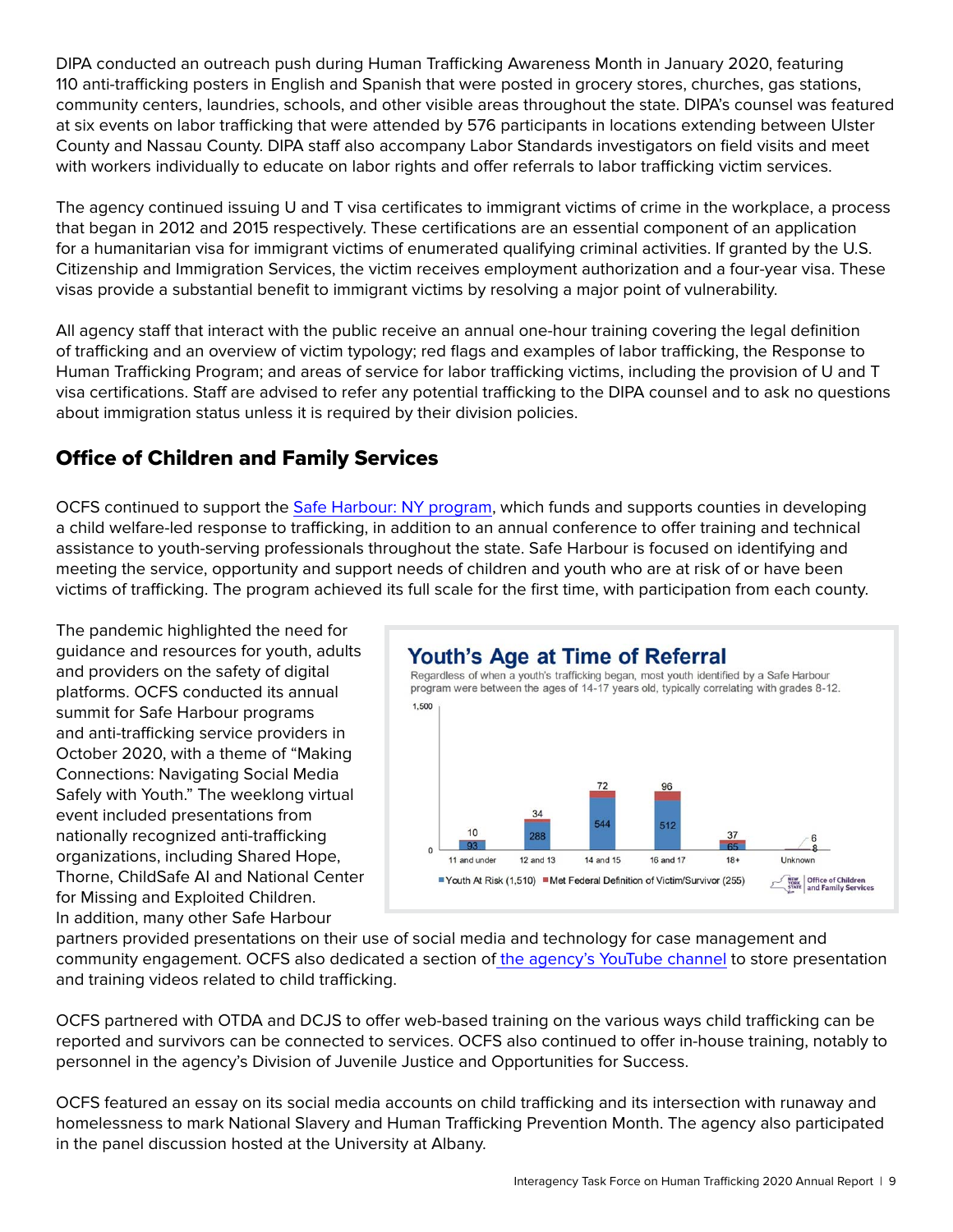#### Office of Mental Health



The Office of Mental Health supports the Task Force's mission by providing trauma-informed mental health services to individuals within the agency's system that are identified as victims or survivors of human trafficking. In 2020, the agency did an assessment of the services available to meet the needs of human trafficking victims and survivors via its field offices throughout the state, with the resulting feedback used to inform how these individuals may be better served within the system of care. The agency also established an Anti-Human Trafficking Workgroup with representatives from its various divisions to assist with reviewing proposed changes to staff training; screening and assessment; documentation; and reporting within licensed and funded programs.

The agency also reached out to Task Force partners to discuss existing training and offered to assist any forthcoming updates to ensure there is consideration of potential immediate and long-term mental health service needs for trafficking victims and survivors. Staff also continued to participate in the Task Force meetings, offering to share awareness and educational campaigns from the other member agencies on its social media pages and website.

The agency continued to promote anti-human trafficking activities internally by coordinating with its field offices to disperse training opportunities and resources to its licensed and funded programs. The Public Information Office designed an '[OMH Spotlight on Human Trafficking](https://omh.ny.gov/omhweb/resources/publications/spotlight-on-human-trafficking.pdf)' infographic with feedback from Task Force partner agencies for National Slavery and Human Trafficking Prevention Month in January 2021 .

#### Department of Health

The agency was largely limited to attending Interagency Task Force meetings due to its ongoing statewide response to the COVID-19 pandemic. Through the Bureau of Community Support Services, the agency informed funded providers of the human trafficking identification and reporting processes.

## Office of Victim Services

OVS continues to fund 28 programs that either exclusively serve victims of human trafficking or assist victims of this crime, as well as other crime victims. Additional OVS-funded programs also may encounter and serve individuals who identify as being a victim of human trafficking. From Oct. 1, 2019 through Sept. 30, 2020, programs funded by OVS assisted 4,973 individuals who were victims of human trafficking, a 72 percent increase, compared to 2,884 individuals assisted during the prior reporting period. Programs reported assisting 1,369 individuals who were victims of human trafficking between October 2020 and the end of the year.

The agency publishes a quarterly newsletter that is distributed to approximately 6,000 individuals. The Winter 2020 edition focused on Human Trafficking Awareness Month and included information detailing how OVS, OTDA, DCJS and OCFS work together and separately to provide compensation to victims; fund programs that help these victims; support victims and survivors with programs targeted to help them; and train industry professionals on how to identify, investigate and prosecute these crimes. This newsletter also provided links to additional information about human trafficking to raise awareness and greater understanding of this crime. Training efforts for 2020 were significantly affected by the COVID-19 pandemic. The agency continued to review and update training materials in anticipation of a comprehensive offering in 2021.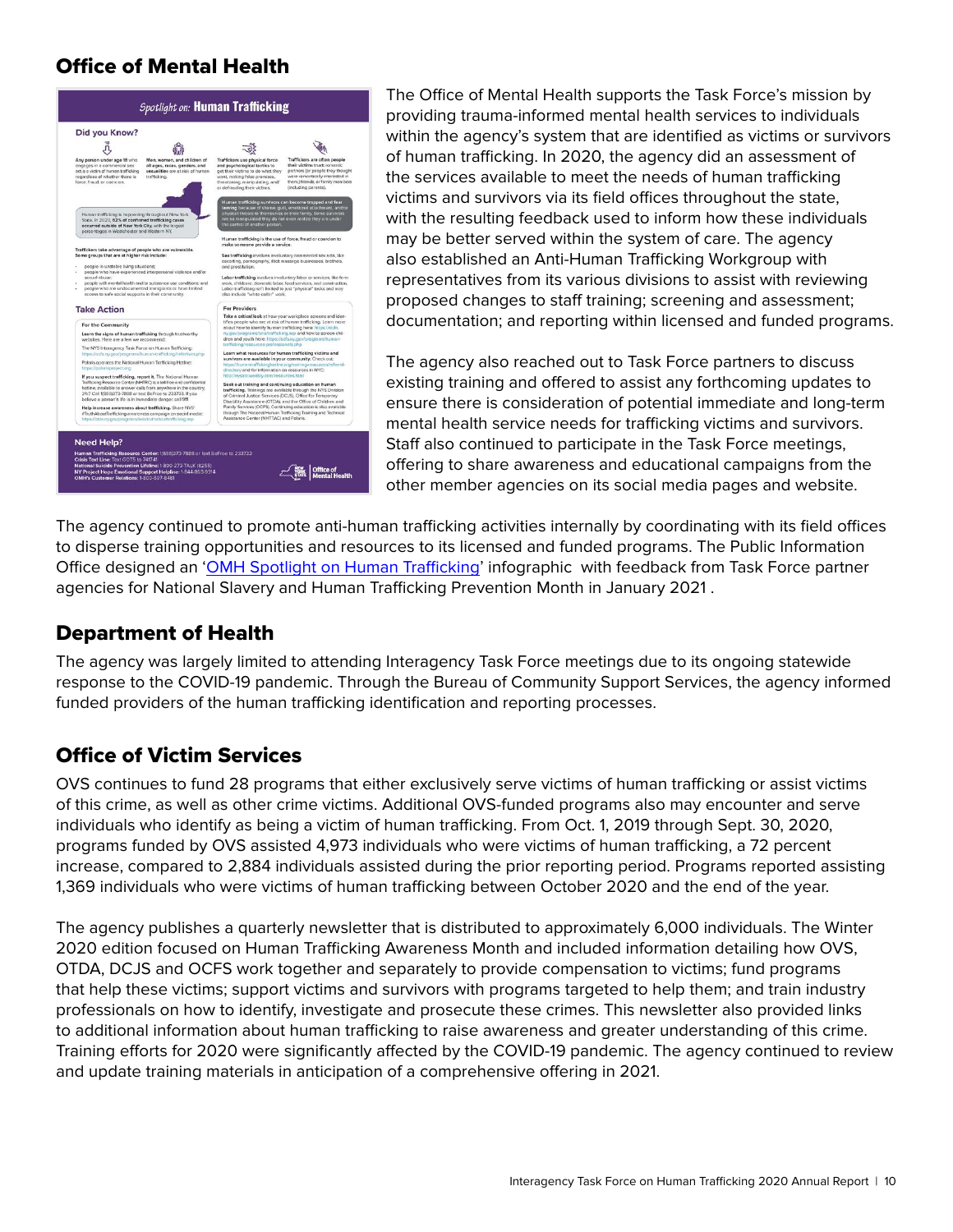#### <span id="page-10-0"></span>Office for the Prevention of Domestic Violence

Agency staff received training on human trafficking-related topics from DCJS' director of Human Trafficking Prevention, with specific regards to the new electronic referral system. The agency is working with domestic violence and sexual assault service providers via monthly meetings to relay this information. Human trafficking awareness was incorporated into the agency's public awareness and social media strategy. Agency staff helped to promote the Task Force's social media campaign in June 2020.

# **Other Activities**

#### Department of State

The agency continued to address and engage the issue of human trafficking through a multi-level approach in 2020. This included referring specific human trafficking cases for assistance, training community partners across the state and integrating the response to human trafficking into broader policy initiatives. The agency's Division of Licensing Services' inspectors are trained to identify suspected cases of human trafficking as they inspect licensed establishments. This training incorporates DOS' internal referral process and is focused on a victims-first approach. DOS waits for the appropriate investigations to take place prior to issuing a licensing determination.

COVID-19-related closures of licensed nail salons — where most of the trafficking cases uncovered by the agency tend to originate — resulted in far fewer referrals in 2020. Still, the impact of the training has helped prevent other illegal behavior. An astute licensing investigator reported a salon business inspected the prior year under suspicion that employees were being compelled to engage in sex work. The case investigation was launched in 2020 and resulted in a DOS administrative judge finding in favor of the investigator's conclusions.

The agency's Office for New Americans engaged in various outreach and awareness efforts with its community-based partners and how to best assist those most affected by human trafficking in the immigrant community. These efforts included a domestic violence webinar in October 2020 that highlighted the Address Confidentiality Program now available for victims of trafficking. The program was utilized by 25 trafficking victims in 2020.

The New Americans Hotline (1-800-566-7636) also shares up-to-date information and resources with individuals across the state who call with human trafficking-related questions. The hotline received 14 human trafficking related calls in 2020.

In November 2020, Ramirez June Developmental Disabilities Navigator Cynthia Stewart was the keynote speaker for the virtual Capital Region Culture of Respect and Empowerment Day, which brought in 35 viewers. Her presentation focused on human trafficking among new Americans with disabilities. This Initiative represents a collaboration between Unity House of Troy's Domestic Violence Services, the Independent Living Center of the Hudson Valley and the Sexual Assault and Crime Victims Assistance Program to help end abuse of people with disabilities.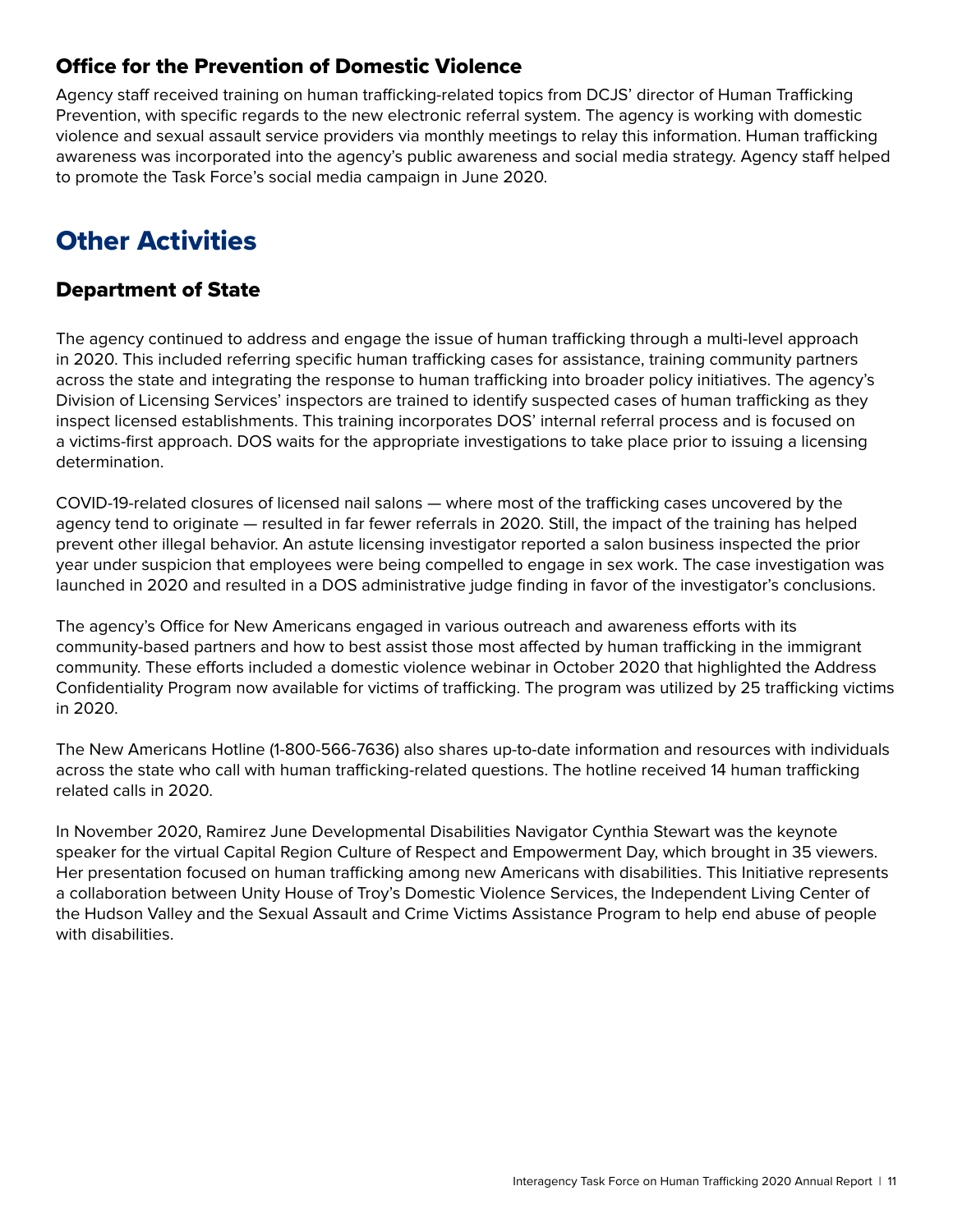# <span id="page-11-0"></span>Attachment A

# 2020 Response to Human Trafficking Program Statistics **Total Referrals 338**



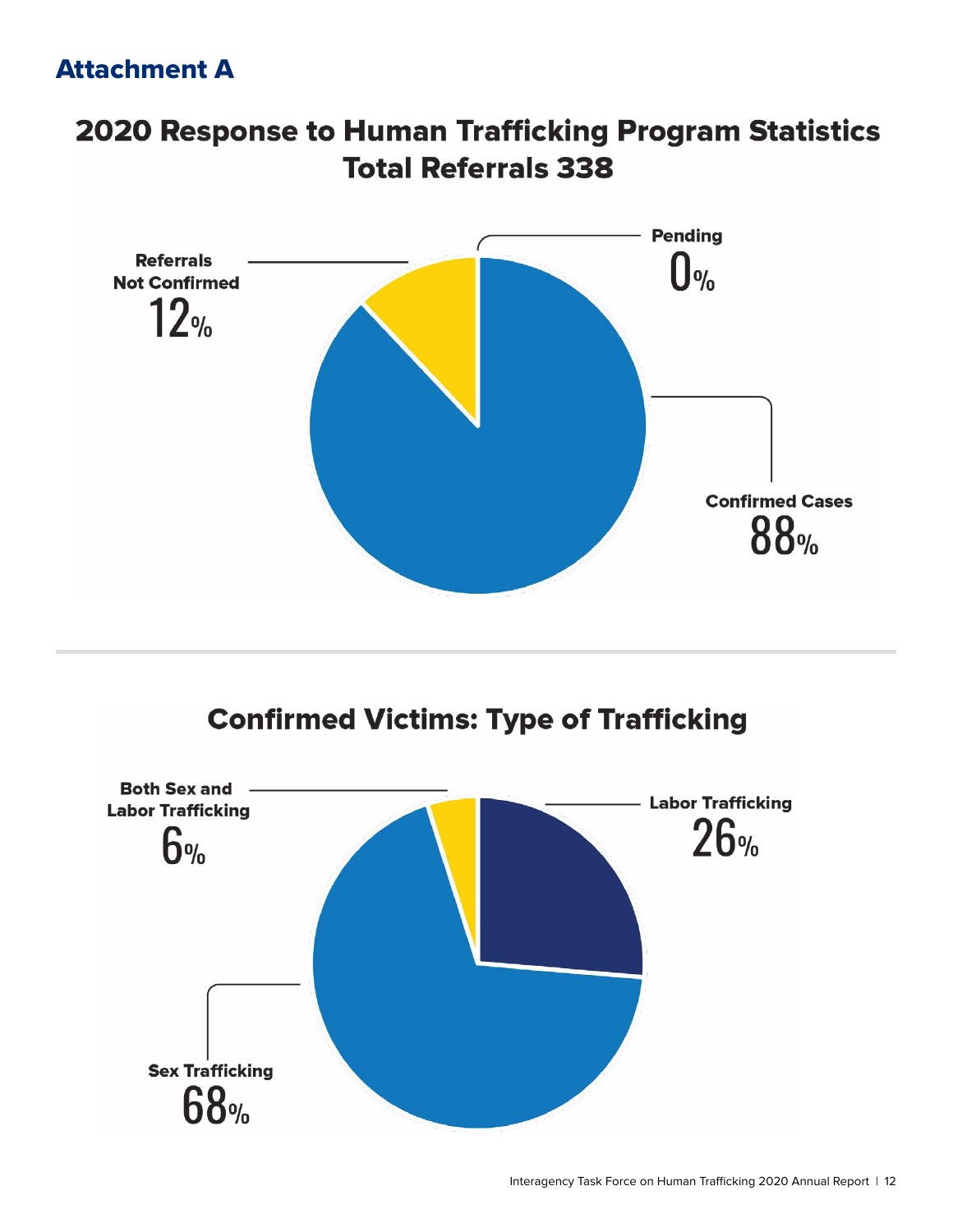

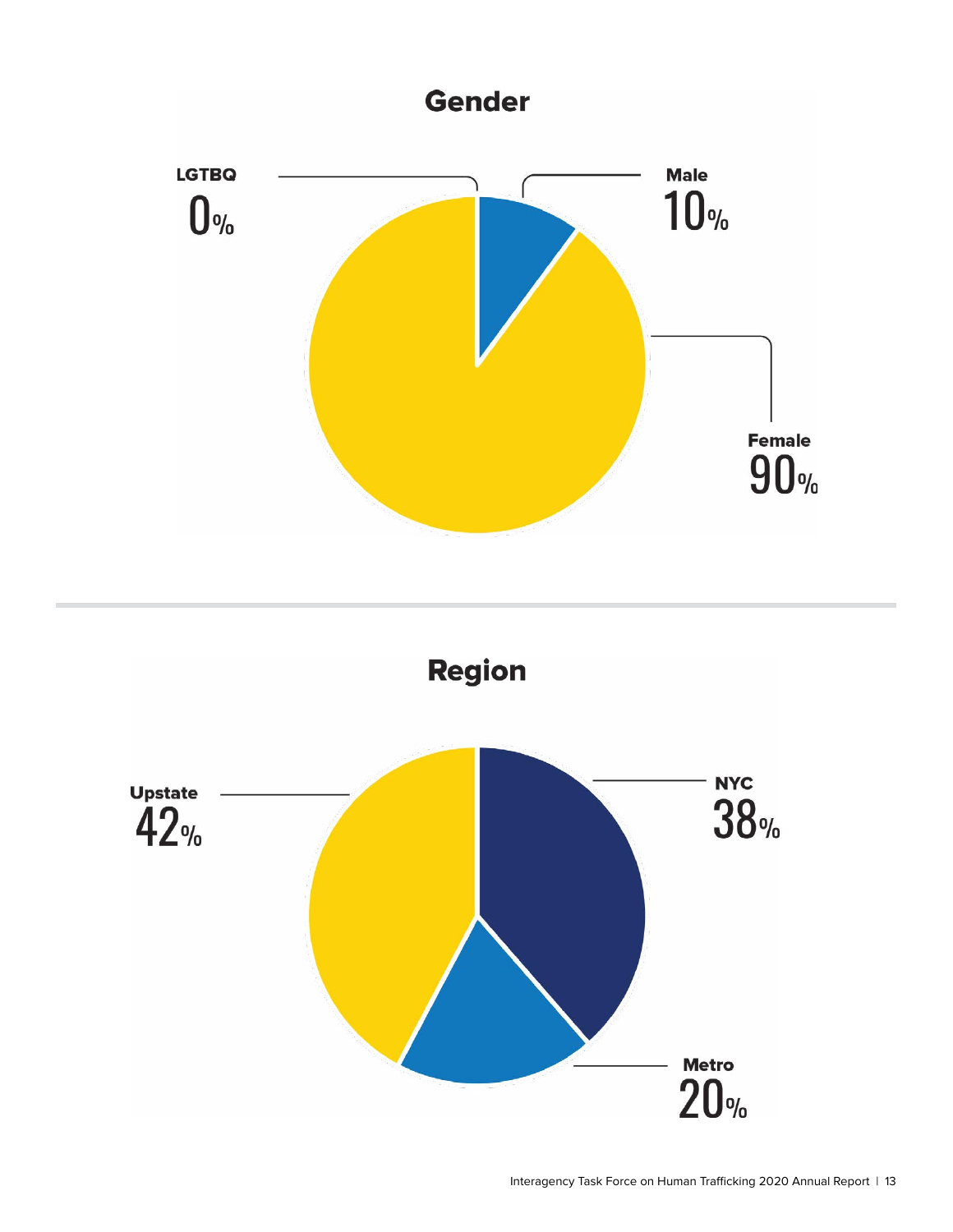

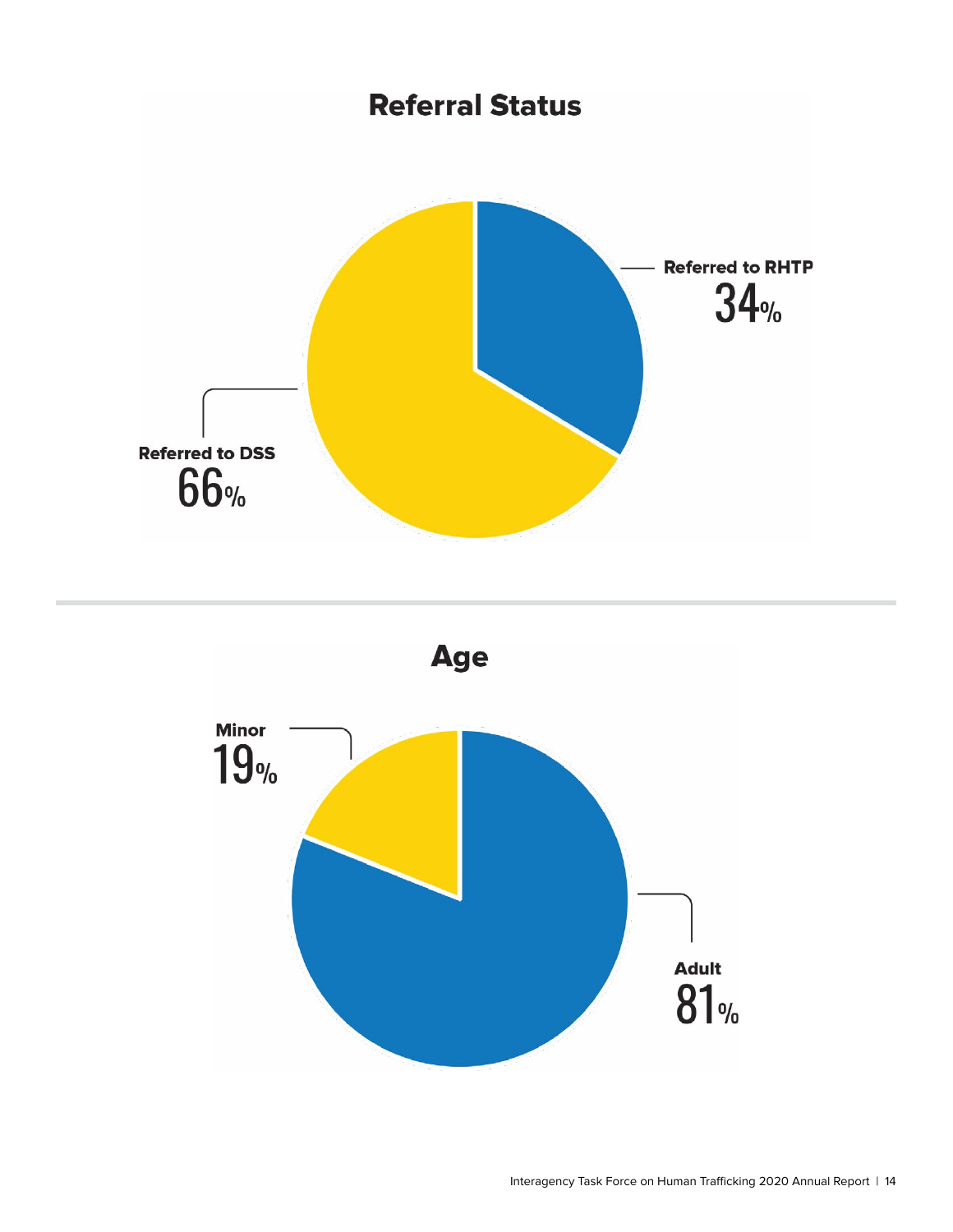#### Response to Human Trafficking Program Statistics

(11/1/2007 – 12/31/2020, Source: OTDA)

## **Demographics**

Total Confirmed Victims: 1,841 Female: 1,647 Male: 194 Adult (18 years and older): 1,392 Minor (younger than 18 years): 449

#### Overview of Referrals

Total Referrals: 1,992 Referrals Not Confirmed: 150 Referrals Pending Determination: 1

#### **Offense**

Sex Trafficking: 1,360 Labor Trafficking: 378 Both: 103

## Victims by Region

New York City: 881 Metro: 411 Upstate: 619

#### Notes:

- More than half of confirmed victims were from outside of New York City.
- The "Metro" region includes: Dutchess, Nassau, Orange, Putnam, Rockland, Suffolk, Sullivan, Ulster, and Westchester counties.
- "Referrals not confirmed" include 86 denials, 58 duplicates, 5 withdrawals by referral source, and 1 inadmissible referral.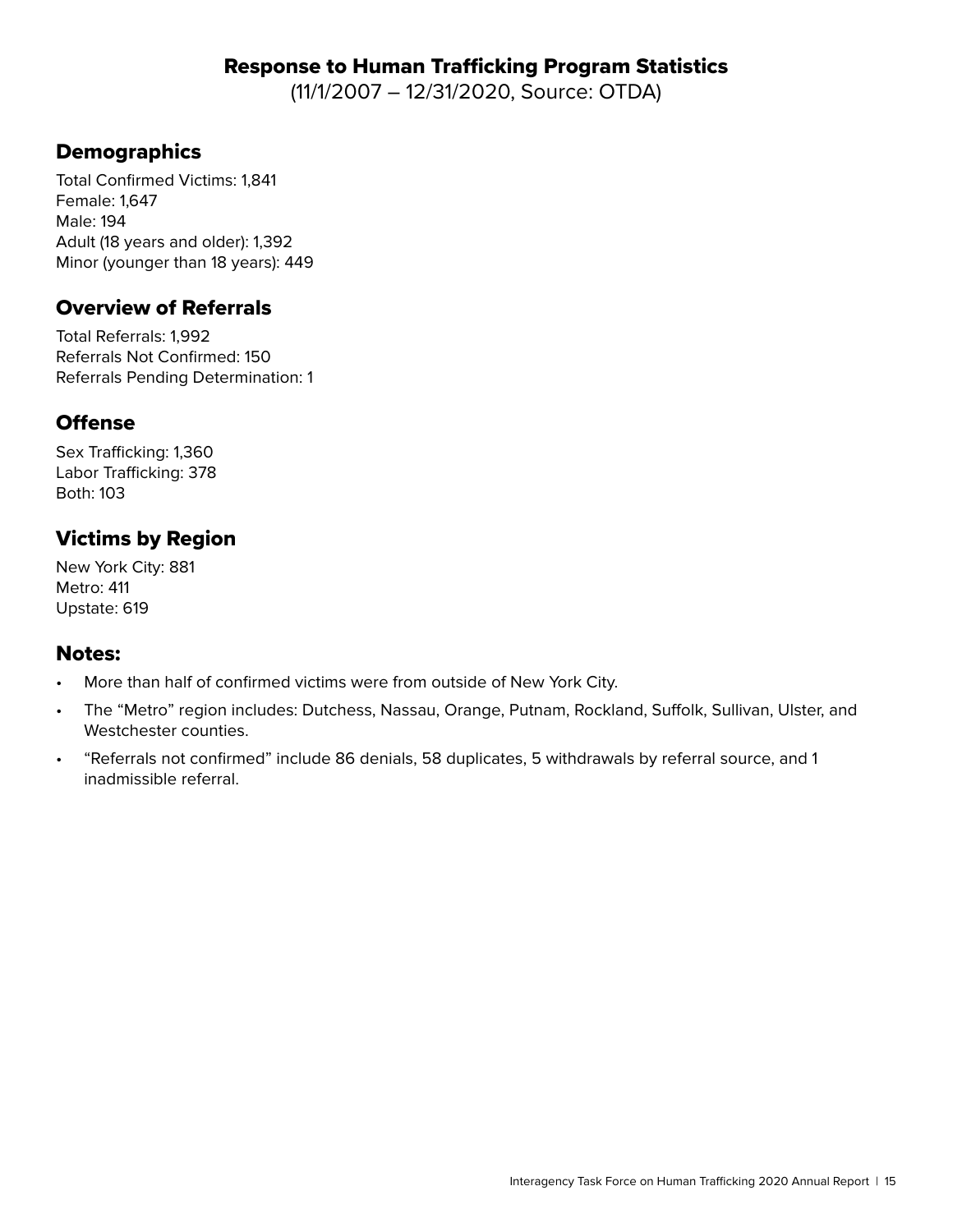## Arrests/Arraignments for Sex Trafficking (PL 230.34/ PL 230.34A)

|              |                                   |                         | <b>Arrest Year</b> |                |                |                |                |                |                |                |          |          |              |
|--------------|-----------------------------------|-------------------------|--------------------|----------------|----------------|----------------|----------------|----------------|----------------|----------------|----------|----------|--------------|
|              |                                   |                         | 2011               | 2012           | 2013           | 2014           | 2015           | 2016           | 2017           | 2018           | 2019     | 2020     | <b>Total</b> |
| New York     | <b>Total Arrests-Arraignments</b> |                         | 66                 | 67             | 55             | 70             | 51             | 67             | 86             | 112            | 60       | 41       | 675          |
| <b>State</b> | Open, No Dispo Reported           |                         | 5                  |                | 5              |                | $\overline{2}$ | 11             | 16             | 46             | 50       | 40       | 142          |
|              | <b>Total Dispositions</b>         |                         |                    | 66             | 50             | 69             | 49             | 56             | 73             | 70             | 13       |          | 508          |
|              | Convicted                         |                         | 40                 | 55             | 38             | 55             | 34             | 44             | 61             | 49             | 8        |          | 385          |
|              | Covered by Another Case           |                         | $\overline{2}$     |                |                |                | 6              | $\Omega$       | 5              | 5              | 3        | $\Omega$ | 24           |
|              | Dismissed-ACD                     |                         | $\overline{2}$     | l0             | $\Omega$       | $\overline{2}$ |                | $\Omega$       |                | $\Omega$       | $\Omega$ | $\Omega$ | l6           |
|              | Dismissed-not ACD                 |                         | 14                 |                | 9              | 10             | $\overline{ }$ | 10             | 6              | 14             |          | O        | 78           |
|              | Acquitted                         |                         | 0                  | l0             | 0              | 0              | 0              | $\Omega$       | I٥             | 0              |          | O        |              |
|              | DA Declined to Prosecute          |                         | $\overline{2}$     | 3              |                |                | 0              | $\overline{2}$ | I٥             |                | $\Omega$ | O        | 10           |
|              | Other                             |                         |                    | $\Omega$       |                | O              |                | $\Omega$       | lo             |                | $\Omega$ | $\Omega$ | 4            |
|              | Convictions to:                   | Sex Trafficking         | 6                  | 12             | 15             | 15             | 13             | 14             | 23             | 12             | 3        | $\Omega$ | 113          |
|              |                                   | Labor Trafficking       | 0                  | l0             | $\Omega$       | O              | 0              | $\Omega$       |                | 0              | $\Omega$ | O        |              |
|              |                                   | Non-Trafficking Chg     | 34                 | 43             | 23             | 40             | 21             | 30             | 37             | 37             | 5        |          | 271          |
|              | Sentences to:                     | Prison                  | 24                 | 38             | 22             | 42             | 23             | 28             | 44             | 33             | 5        | $\Omega$ | 259          |
|              |                                   | Jail                    |                    | 6              | 4              | 3              | 5              | 8              | $\overline{7}$ | 6              |          | $\Omega$ | 47           |
|              |                                   | <b>Time Served</b>      | $\overline{2}$     |                |                | 3              |                |                | I٥             | $\overline{2}$ |          |          | 13           |
|              |                                   | Jail+Probation          |                    |                | $\overline{2}$ |                | 2              | $\overline{2}$ | 13             |                |          | $\Omega$ | 15           |
|              |                                   | Probation               | $\overline{2}$     | $\overline{2}$ | 5              | $\overline{2}$ | $\overline{2}$ |                | $\overline{2}$ | $\overline{4}$ | $\Omega$ | $\Omega$ | 20           |
|              |                                   | Fine                    | 0                  |                |                |                | 0              |                |                | 0              | O        | $\Omega$ | 5            |
|              |                                   | Cond Discharge          | 3                  | 4              | 3              | 3              |                | 3              | 4              | 3              |          | $\Omega$ | 25           |
|              |                                   | <b>Uncond Discharge</b> | 0                  |                | $\Omega$       | $\Omega$       | 0              | $\Omega$       | lo             | $\Omega$       | $\Omega$ | $\Omega$ |              |

Source: DCJS, Computerized Criminal History system (as of 4/16/2021).

## Arrests/Arraignments for Labor Trafficking (PL 135.35 & PL 135.37)

|              |                                                                                                                 |                         | <b>Arrest Year</b> |                |                |                |              |                |                |          |          |      |                |
|--------------|-----------------------------------------------------------------------------------------------------------------|-------------------------|--------------------|----------------|----------------|----------------|--------------|----------------|----------------|----------|----------|------|----------------|
|              |                                                                                                                 |                         | 2011               | 2012           | 2013           | 2014           | 2015         | 2016           | 2017           | 2018     | 2019     | 2020 | <b>Total</b>   |
| New York     | <b>Total Arrests-Arraignments</b>                                                                               |                         | 4                  | $\overline{7}$ | $\overline{2}$ | 4              | 8            | 4              | Iз             |          | I٥       |      | 34             |
| <b>State</b> | Open, No Dispo Reported                                                                                         |                         | $\Omega$           | I٥             | lo             | $\Omega$       | $\mathsf{O}$ | l0             | lo             | 0        | l0       |      |                |
|              | <b>Total Dispositions</b>                                                                                       |                         | 4                  | $\overline{ }$ | $\overline{2}$ | 4              | 8            | 4              | Iз             |          | ١O       | 0    | 33             |
|              | Convicted                                                                                                       |                         | 4                  | l6             | $\overline{2}$ | $\overline{2}$ | 5            | 4              | $\overline{2}$ |          | l0       | O    | 26             |
|              | Covered by Another Case<br>Dismissed-ACD<br>Dismissed-not ACD<br>Acquitted<br>DA Declined to Prosecute<br>Other |                         | 0                  | lo             | ۱o             | 0              | $\mathsf{O}$ | l O            | $\Omega$       | $\Omega$ | $\Omega$ | 0    | $\Omega$       |
|              |                                                                                                                 |                         | 0                  | lo             | I٥             |                | 0            | ۱o             | $\mathsf{O}$   | 0        | ١O       | 0    |                |
|              |                                                                                                                 |                         | $\Omega$           |                | I٥             |                | 3            | ۱o             |                | $\Omega$ | 0        | 0    | 6              |
|              |                                                                                                                 |                         | 0                  | ۱o             | I٥             | 0              | 0            | ۱O             | $\Omega$       | $\Omega$ | $\Omega$ | 0    | ۱O             |
|              |                                                                                                                 |                         | 0                  | l0             | l0             | 0              | $\mathsf{O}$ | l O            | $\Omega$       | $\Omega$ | $\Omega$ | 0    | ۱o             |
|              |                                                                                                                 |                         | $\Omega$           | ۱o             | I٥             | 0              | $\mathbf 0$  | l O            | $\Omega$       | 0        | ١O       | 0    | ۱n             |
|              | Convictions to:                                                                                                 | Sex Trafficking         | 0                  | ۱o             | ١O             | 0              | 0            | ۱o             | $\Omega$       | $\Omega$ | 0        | 0    | ۱O             |
|              |                                                                                                                 | Labor Trafficking       | $\Omega$           |                | l0             | 0              | $\Omega$     | $\overline{2}$ | $\Omega$       | $\Omega$ | $\Omega$ | 0    | 3              |
|              |                                                                                                                 | Non-Trafficking Chg     | 4                  | 5              | $\overline{2}$ | 2              | 5            | $\overline{2}$ | $\overline{2}$ |          | $\Omega$ | 0    | 23             |
|              | Sentences to:                                                                                                   | Prison                  | 3                  | lз             | lo             |                | 4            | $\overline{2}$ |                | $\Omega$ | l0       | 0    | 14             |
|              |                                                                                                                 | Jail                    | 0                  |                | I٥             | $\Omega$       |              | ۱o             | $\Omega$       | $\Omega$ | ١O       | 0    | $\overline{2}$ |
|              |                                                                                                                 | <b>Time Served</b>      |                    | ۱o             | I٥             | 0              | 0            | ۱O             | $\circ$        | 0        | 0        | 0    |                |
|              |                                                                                                                 | Jail+Probation          | 0                  | ۱o             | lo             | 0              | $\mathbf 0$  | ۱o             | $\Omega$       | $\Omega$ | $\Omega$ | 0    | $\overline{0}$ |
|              |                                                                                                                 | Probation               | $\Omega$           | I٥             |                |                | $\mathsf{O}$ |                | $\Omega$       | $\Omega$ | $\Omega$ | 0    | lЗ             |
|              |                                                                                                                 | Fine                    | $\Omega$           | ۱o             | ١O             | $\Omega$       | 0            | l O            | $\Omega$       | $\Omega$ | 0        | 0    | $\Omega$       |
|              |                                                                                                                 | <b>Cond Discharge</b>   | $\Omega$           | 2              |                | $\Omega$       | 0            |                |                |          | ١O       | 0    | l6             |
|              |                                                                                                                 | <b>Uncond Discharge</b> | $\Omega$           | I٥             | lo             | $\Omega$       | $\mathbf 0$  | ۱o             | $\Omega$       | 0        | l0       | 0    | lo             |

Note: Includes all dispositions where a PL 135.35 or PL 135.37 charge appeared as a top or underlying arrest or arraignment charge. Source: DCJS, Computerized Criminal History system (as of 4/16/2021).